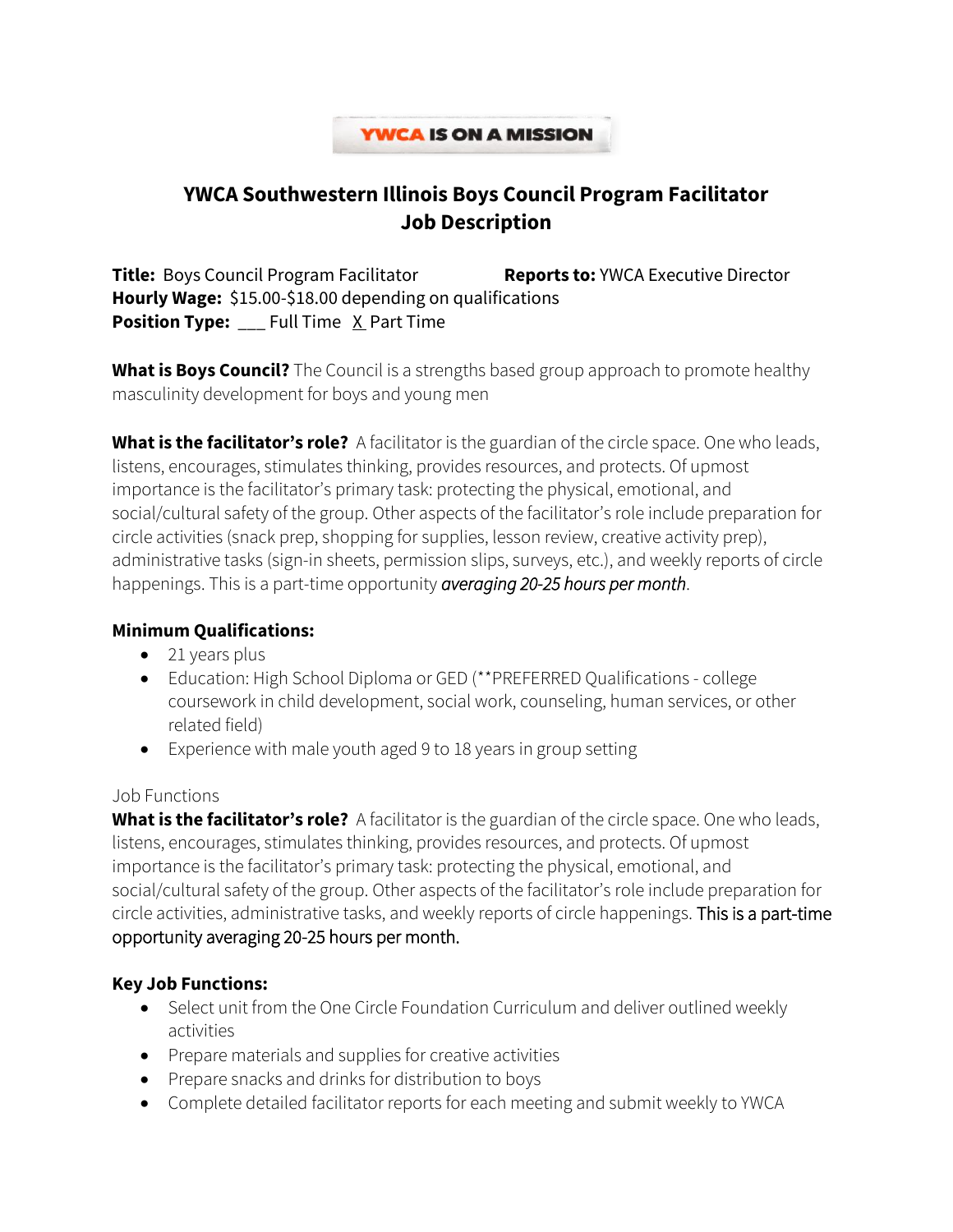- Take attendance at each meeting and provide attendance records to YWCA
- Administer pre-surveys, post-surveys, and satisfaction surveys
- Ensure collection of ALL permission slips and income surveys, and ensure they are filled out completely and correctly.
- Take quality photos of meetings and activities
- Reach out to families with Boys Council updates
- Communicate any issues with parents (behavior, attendance, etc.)
- Coordinate with YWCA for needed materials, supplies, snacks, and drinks
- Meet with YWCA staff on Boys Council progress

Personal Qualities

- Must be comfortable discussing various topics relating to development and social justice
- Must be able to form genuine connections with male or youth who identify as male ages 9-18
- Respond calmly and appropriately to crises or behavioral issues
- Must maintain confidentiality
- Must have excellent communication skills, oral and written
- Must be punctual, reliable, and consistent

# **Desired Skills:**

- Innovative thinker
- Demonstrates high level of leadership
- Experience working with boys ages 9-18
- Experience dealing with girls experiencing poverty or trauma in their lives
- Credible, engaging, inspires confidence and maturity
- Highly developed interpersonal capabilities
- Highly developed verbal communication skills

## **Physical Requirements**

- Facilitators will be responsible for occasional lifting and transporting of supplies to and from YWCA and meeting locations (within Madison County, IL)
- Reliable transportation

# Ideal Candidates will be passionate about the mission of YWCA of eliminating racism, empowering women and promoting peace, justice and dignity for all persons.

Location: Various locations in Madison County